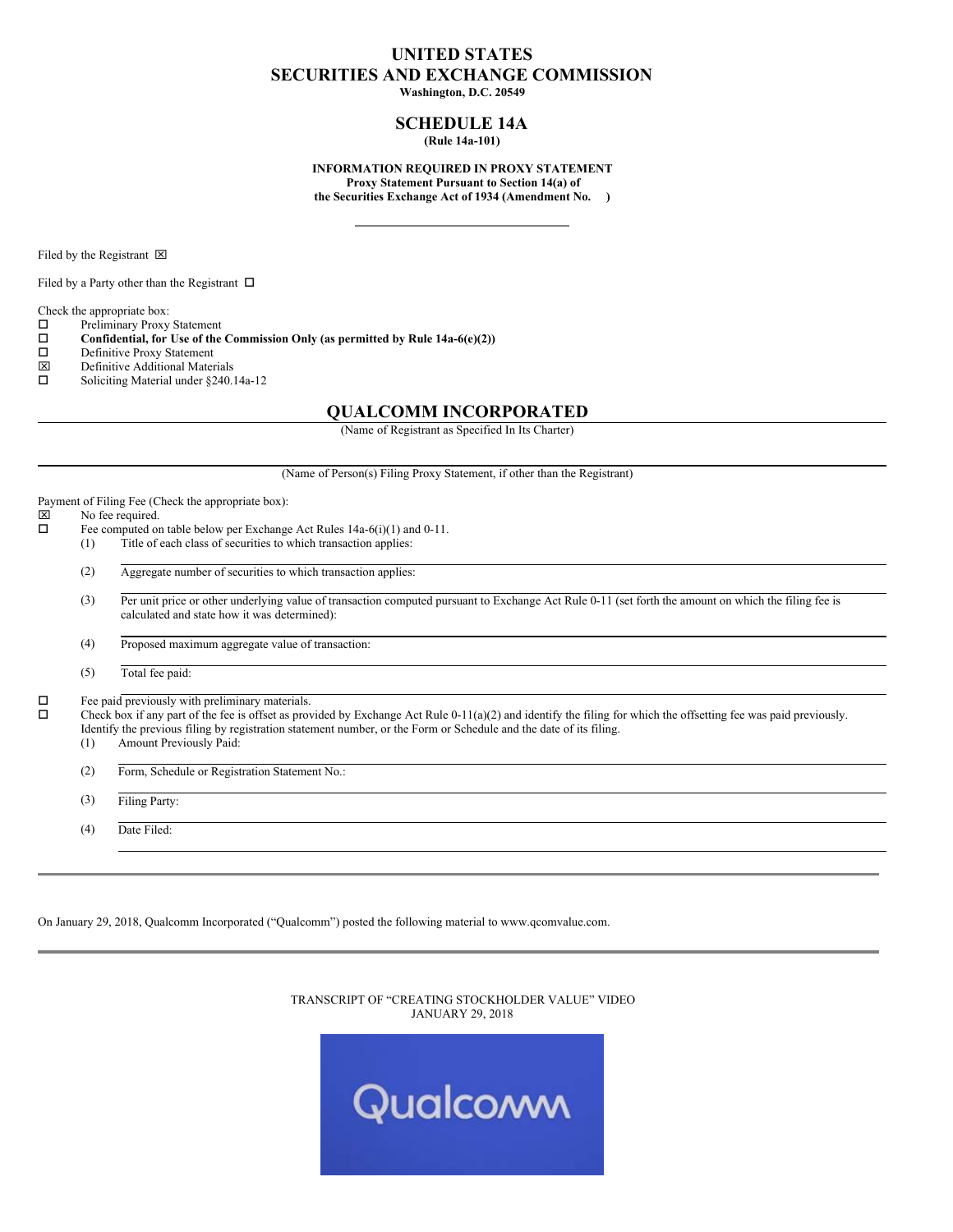

Steve Mollenkopf: Qualcomm, at its heart, is an innovation company, a technology company, that invents technologies that enable new industries to exist.

It's a unique combination of skills and business models. We're in a great position to drive value for our shareholders and value for the cellular ecosystem worldwide.



Cristiano Amon: We are now moving from what has been one of the most incredible generations of wireless technology, which is 4G and the smartphone era, into another one that is probably going to be the most transformative of them all.

> We will see a transformation in wireless in 5G, which will take our core business to a whole new growth position because 5G will reenergize the mobile space, will create a new upgrade cycle, will create new services

Steve Mollenkopf: 5G will deliver tremendous value to our shareholders. If you look at previous G transitions, you look at 3G to 4G transition, our revenues went from \$11 billion to \$25 billion. If you look at the 4G to 5G transition, similar leadership, but the end market growth is actually larger.



We think we're in the leadership position by 12-24 months.

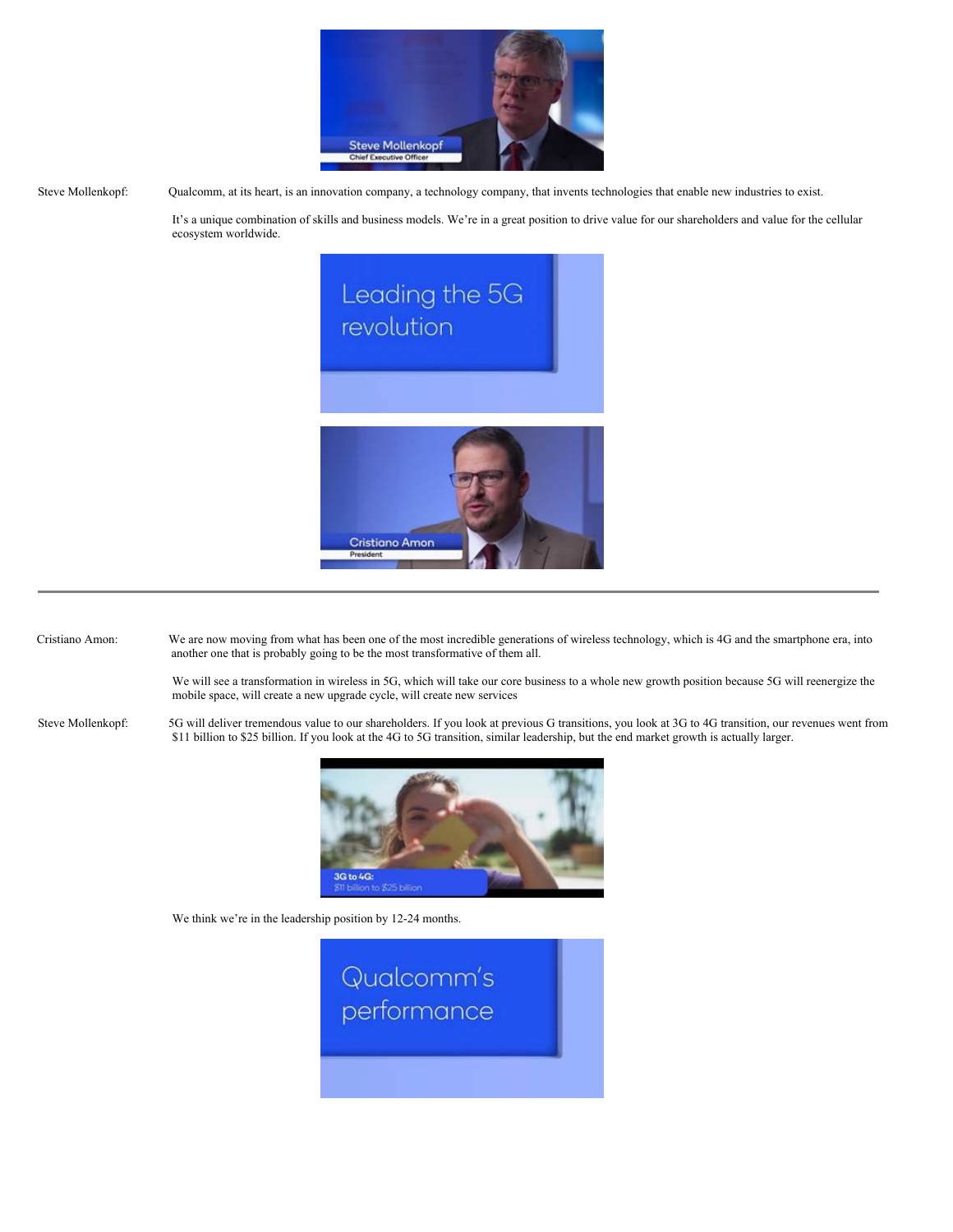

George Davis: We really wanted to position the company, and in particular the chip business, which operates in a very concentrated market, to be successful under almost any circumstance. You've seen very strong performance quarter after quarter, top line growth year over year.

We've had 75% growth in our adjacent market businesses, which includes automotive, IoT, networking, and mobile compute.



This is going from a handset market that had a serviceable addressable market of about \$23 billion to a set of markets that add up to just about \$150 billion, so it's a 6x increase in the served available market to the company.



We're presenting a very compelling outlook for 2019 to our investors. The impacts of a billion dollar cost reduction program, the impact of NXP coming into the company and then the resolution of the licensing disputes that we're experiencing today, that brings you to an outlook that gets you somewhere between \$6.75 and \$7.50.

# **Creating stockholder value**

- · Continued growth in our core business,
- · \$1 billion cost reduction program
- 
- · Resolution of current licensing disputes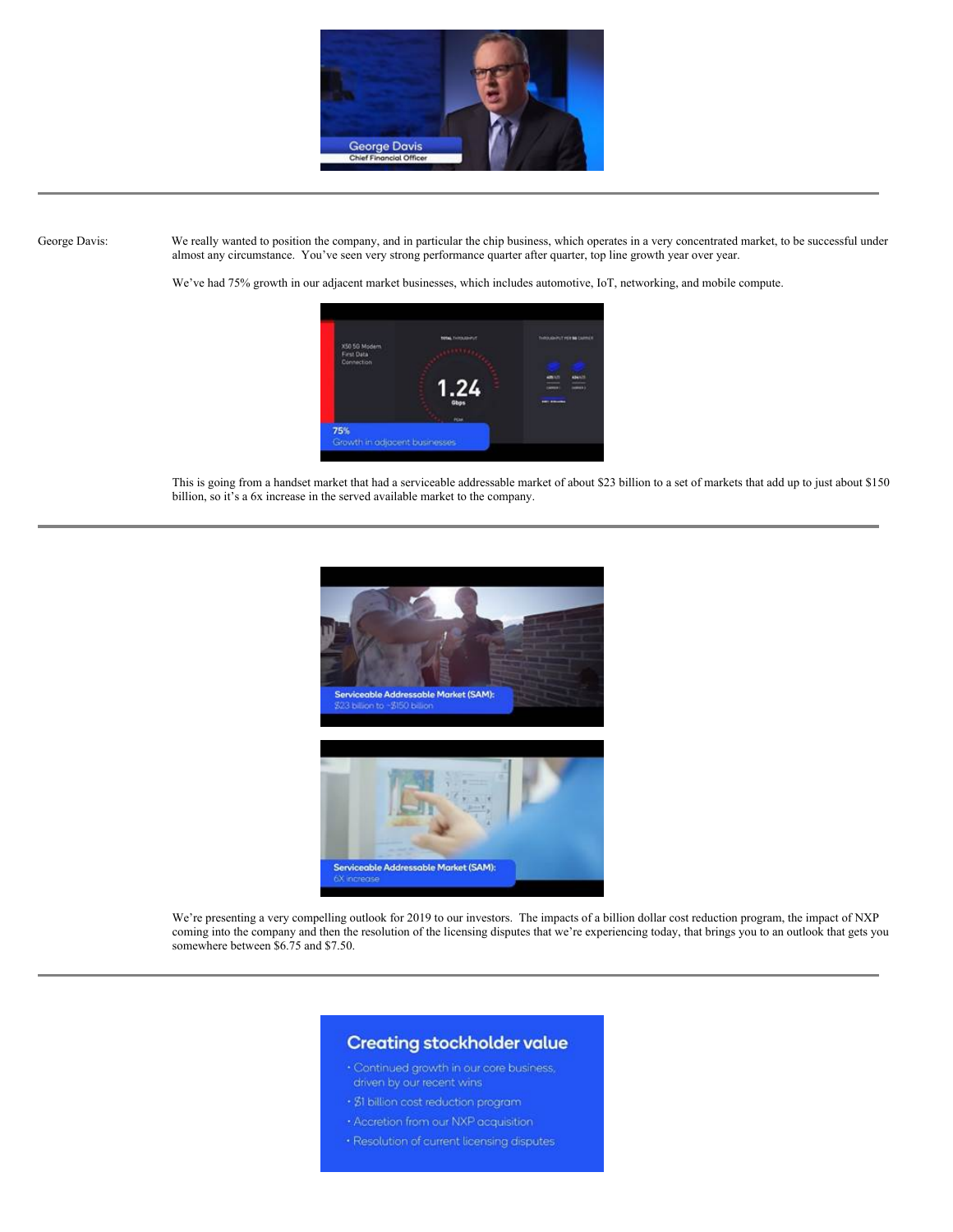

Steve Mollenkopf: We received an unsolicited bid from Broadcom that the Board evaluated carefully, concluded that it undervalues the company, there are some questions about deal certainty and regulatory approval. We've had some feedback from customers that have voiced some concerns.

Quite frankly, the Board concluded this deal is not in the best interest of shareholders.



Don Rosenberg: The Broadcom-proposed acquisition will be subjected to very, very close scrutiny by well over a dozen potential agencies.

We believe that this is probably going to take something in the range of 18 months or more even, because of the complexity of the two companies' businesses, because of the enormous overlap in the two companies' technologies and businesses, and because of the global nature of our businesses.

People won't invest in companies unless they know that what this company is ultimately going to produce is going to be protected, and it's going to be profitable. If we give that up, if we ignore that, then we as a company, we as an economy, we as a country here and other countries elsewhere, we'll fall behind in innovation.

> The opportunities ahead have never been greater